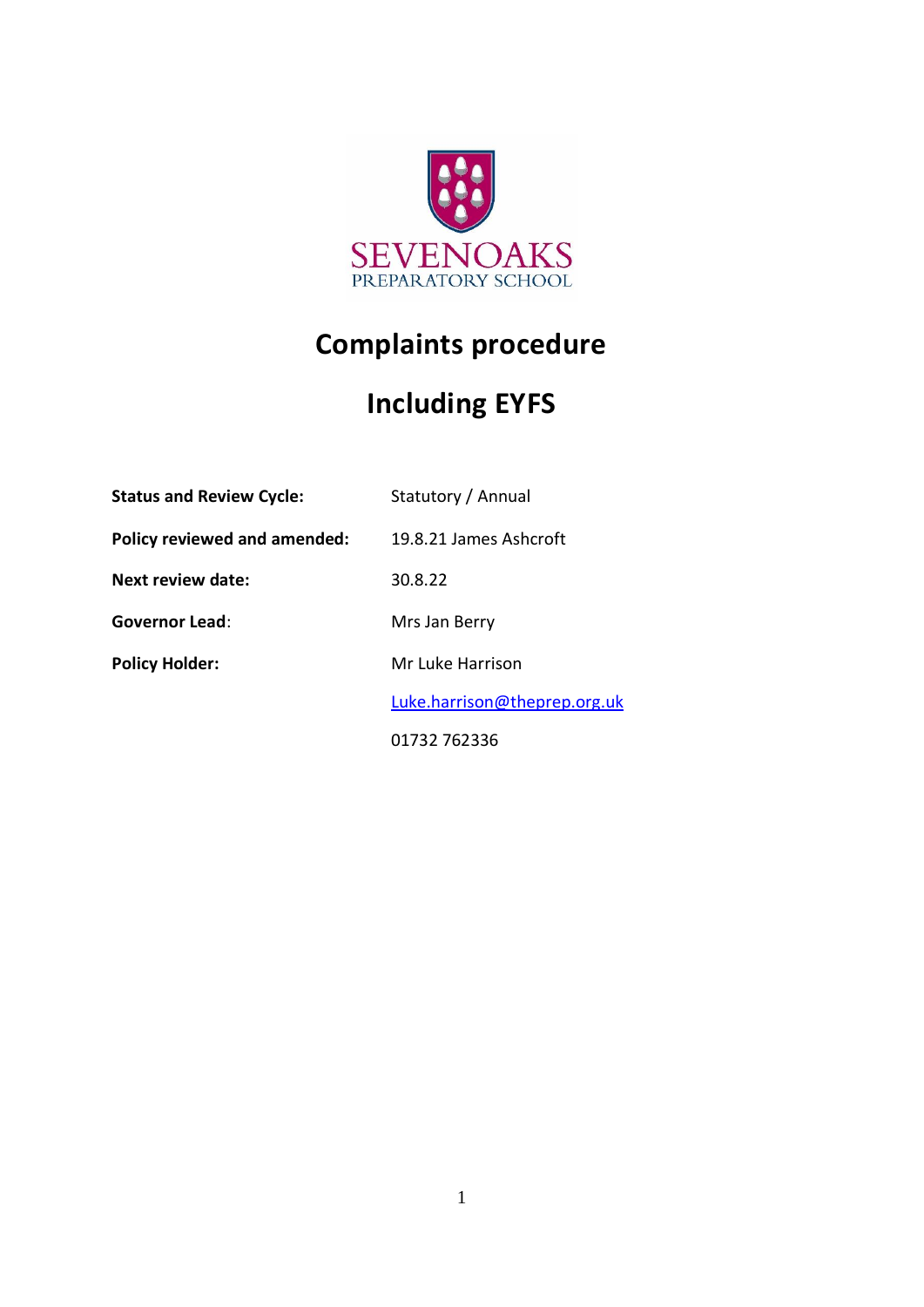#### **COMPLAINTS PROCEDURE**

#### **Introduction**

A vital aspect of working in a close partnership with parents is that we want to know when things are, in the view of parents, not going right. If you have any concerns about any aspect of your child's life at school, please contact an appropriate member of staff as soon as possible. We will take all such expressions of concern seriously and follow them up courteously and promptly. In any school things can go wrong but we want to do all we can to sort those things out.

Two things tend to make parents and pupils reluctant to express concerns:

- A fear that the school will not see the issue to be important. Please be assured, if it is important to you, it is important to us.
- A fear that a complaint may lead to repercussions for the pupil. Please be assured that under no circumstances will the school discriminate against a pupil because of expressions of concern or complaints. We are also very experienced in ensuring that, if other pupils are involved (e.g. in an allegation of bullying), there are no repercussions from other quarters.

Sevenoaks Prep has long prided itself on the quality of the teaching and pastoral care provided to its pupils. However, if parents do have a complaint, they can expect it to be treated by the School in accordance with this procedure.

# **Stage 1 – Informal Resolution**

- It is hoped that most complaints and concerns will be resolved quickly and informally.
- If parents have a complaint, they should normally contact their son / daughter's form teacher or subject teacher. In many cases, the matter will be resolved. If the form teacher or subject teacher cannot resolve the matter alone, it may be necessary for him / her to consult the relevant Head of Department, Assistant Head, Deputy Head or the Head of Pre-Prep as appropriate.
- Complaints made directly to a Head of Department, an Assistant Head, the Deputy Head, the Head of Pre-Prep or the Head will usually be referred to the relevant form teacher or subject teacher unless it is deemed appropriate for him / her to deal with the matter personally. In this event, the 'line manager' will normally attempt to resolve the matter within the working week or as soon as is practicable.
- The relevant member of staff will make a written record of all concerns and complaints and the date on which they were received. Should the matter not be resolved within the working week or in the event that the member of staff and the parent fail to reach a satisfactory resolution then parents will be advised to proceed with their complaint in accordance with Stage 2 of this procedure.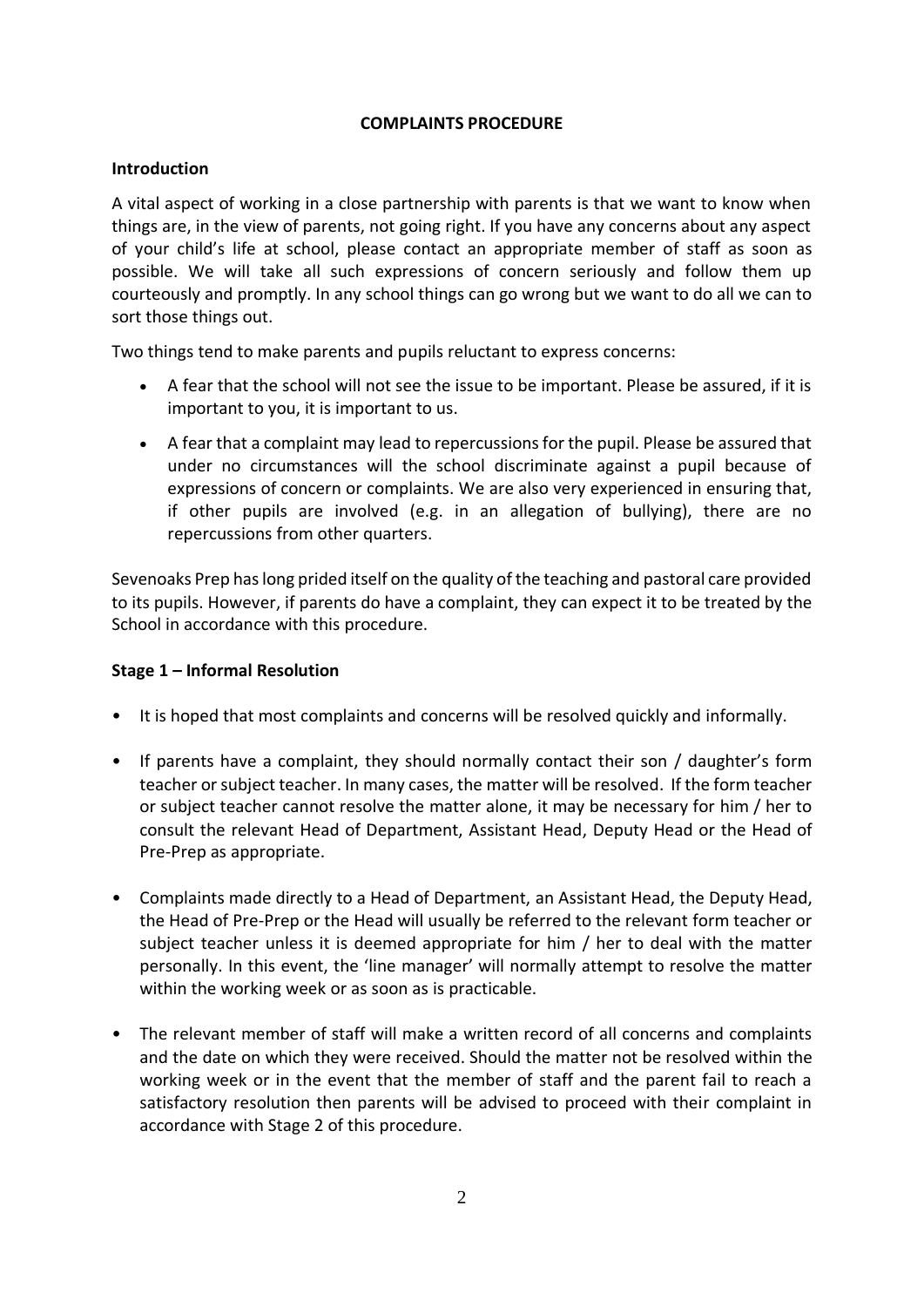### **Stage 2 – Formal Resolution**

- If the complaint cannot be resolved on an informal basis, then the parents should put their complaint in writing to the Head. Although all formal complaints will be made in writing, this does not mean that the formal stage is automatically triggered whenever a concern is expressed in writing, for example, by email. Complaints will usually only progress to the formal stage after first being considered at the preliminary stage and only then if the complainant intends to escalate a matter to the formal stage. The Head will decide, after considering the complaint, the appropriate course of action to take.
- In most cases, the Head will meet / speak to the parents concerned, normally within two working days of receiving the complaint, to discuss the matter. If possible, a resolution will be reached at this stage.
- It may be necessary for the Head to carry out further investigations. These will be completed within the working week or as soon as is practicable.
- The Head will keep written records of all meetings and interviews held in relation to the complaint.
- Once the Head is satisfied that, so far as is practicable, all of the relevant facts have been established, a decision will be made and parents will be informed of this decision in a meeting and / or in writing. The Head will also give reasons for his decision.
- The written decision will normally be issued within fourteen days of receiving the complaint. If for any reason this is not possible, the Head will write to the parents within the fourteen-day period referred to above, stating the reason or reasons why he is unable to issue his decision and informing the parents when he will do so, which will be within twenty-eight days of receipt of the complaint in any event.
- If parents are still not satisfied with the decision, they should proceed to Stage 3 of this procedure.

In the case of a complaint made against the Head, these should be made directly and in writing to the Chair of Governors (at the School's address). The Chair of Governors will then follow the procedures listed in Stages 2 (substituting the title Chair of Governors for Head) and then 3 (if the parents are not satisfied with the decision at the end of Stage 2). The Clerk to the Governors will not be involved at any stage should the formal complaint be against the Head.

# **Stage 3 – Panel Hearing**

• Upon receipt of the written decision, if parents seek to invoke Stage 3 (following a failure to reach an earlier resolution), they are to write to the Head informing him of their decision to do so within twenty-eight days, whereupon the matter will be referred to the Chair of Governors, who has been appointed by the Governors to call hearings of a Complaints Panel.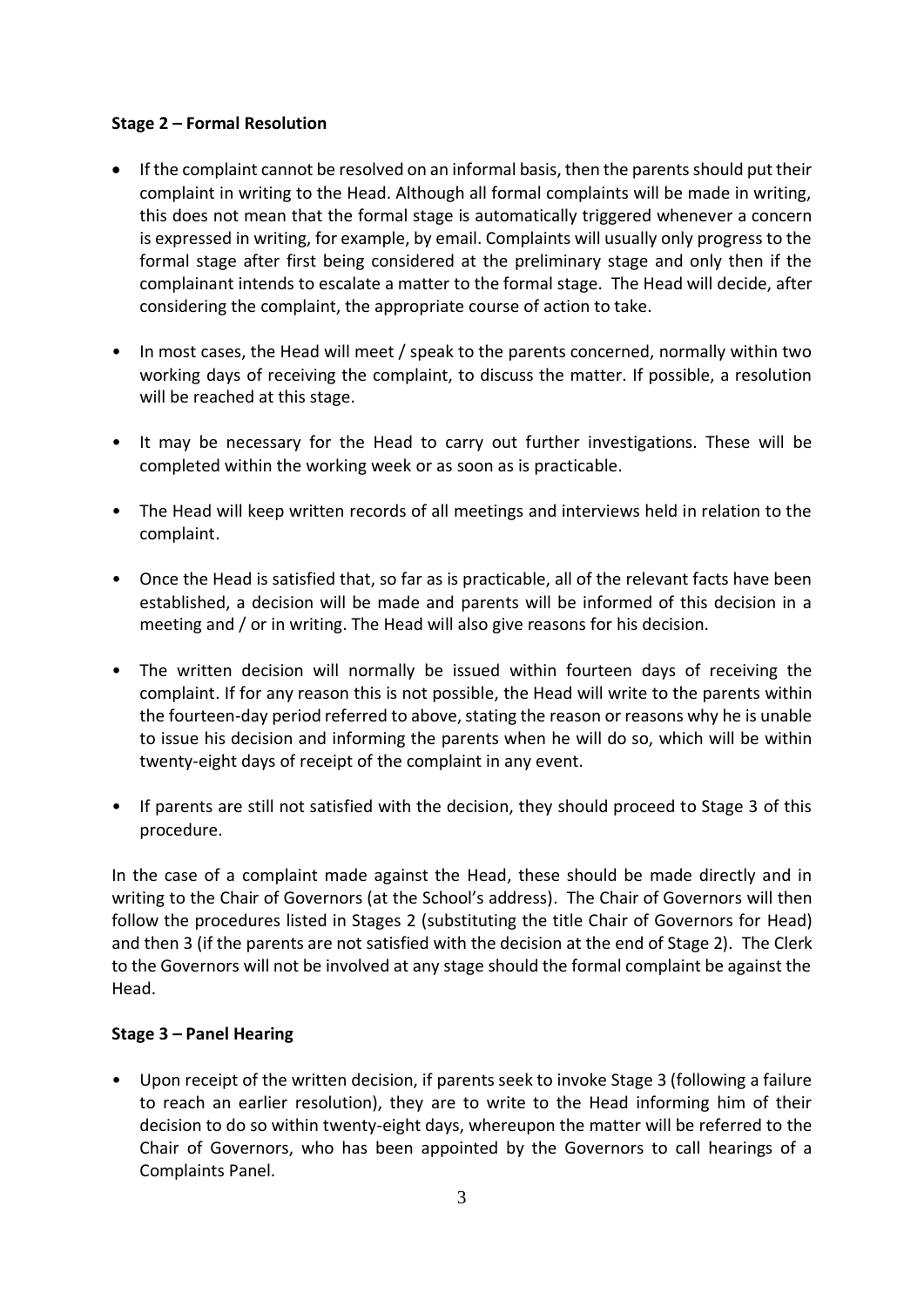- The matter will then be referred to the Complaints Panel for consideration. The Panel will consist of at least three persons not directly involved in the matters detailed in the complaint, one of whom shall be independent of the management and running of the school. In the event of a complaint against the management of the school, all three persons will be independent to the management and running of the school.
- Each of the Panel members shall be appointed by the Governing Body. The Clerk to the Chair of Governors, on behalf of the Panel, will then acknowledge the complaint and schedule a hearing to take place as soon as practicable and normally within fourteen days.
- If the Panel deems it necessary, it may require that further particulars of the complaint or any related matter be supplied in advance of the hearing. Copies of such particulars shall be supplied to all parties not later than five working days prior to the hearing. Any such further particulars received within five working days prior to the hearing shall be disregarded and inadmissible to the panel because it will not be possible to provide copies to all parties within that timescale.
- The parents may be accompanied at the parent hearing if they wish. This may be a relative, teacher or friend. Legal representation will not normally be appropriate.
- If possible, the Panel will resolve the parents' complaint immediately without the need for further investigation.
- Where further investigation is required, the Panel will decide how it should be carried out and when it should be concluded. After due consideration of all facts they consider relevant, the Panel will reach a decision and may make recommendations, which it shall complete within fourteen days of the Hearing wherever possible, but within twenty-eight days in any event unless otherwise agreed with the parents. The Panel will write to the complainant and, where relevant, the person complained about, informing them of its decision and the reasons for it. The decision of the Panel will be final. The Panel's findings and, if any, recommendations will be sent in writing to the complainant, the Head, the Governors and, where the complaint relates to an individual, to that individual. A copy will be available for inspection on the school premises by the Governing Body and the Head.
- Parents can be assured that all concerns and complaints will be treated seriously and confidentially. Correspondence, statements and records will be kept confidential except in so far as is required of the school in Part  $7 -$  manner in which complaints are to be handled paragraph 643 (j&k) ISSR September 2020; where disclosure is required in the course of the school's inspection; or where any other legal obligation prevails.

## **Retention of records**

The DfE as regulator has advised that complaints which do not have safeguarding implications should be retained for a minimum of 7 years (a period determined by the 6-year inspection cycle with allowance for unforeseen circumstances). Where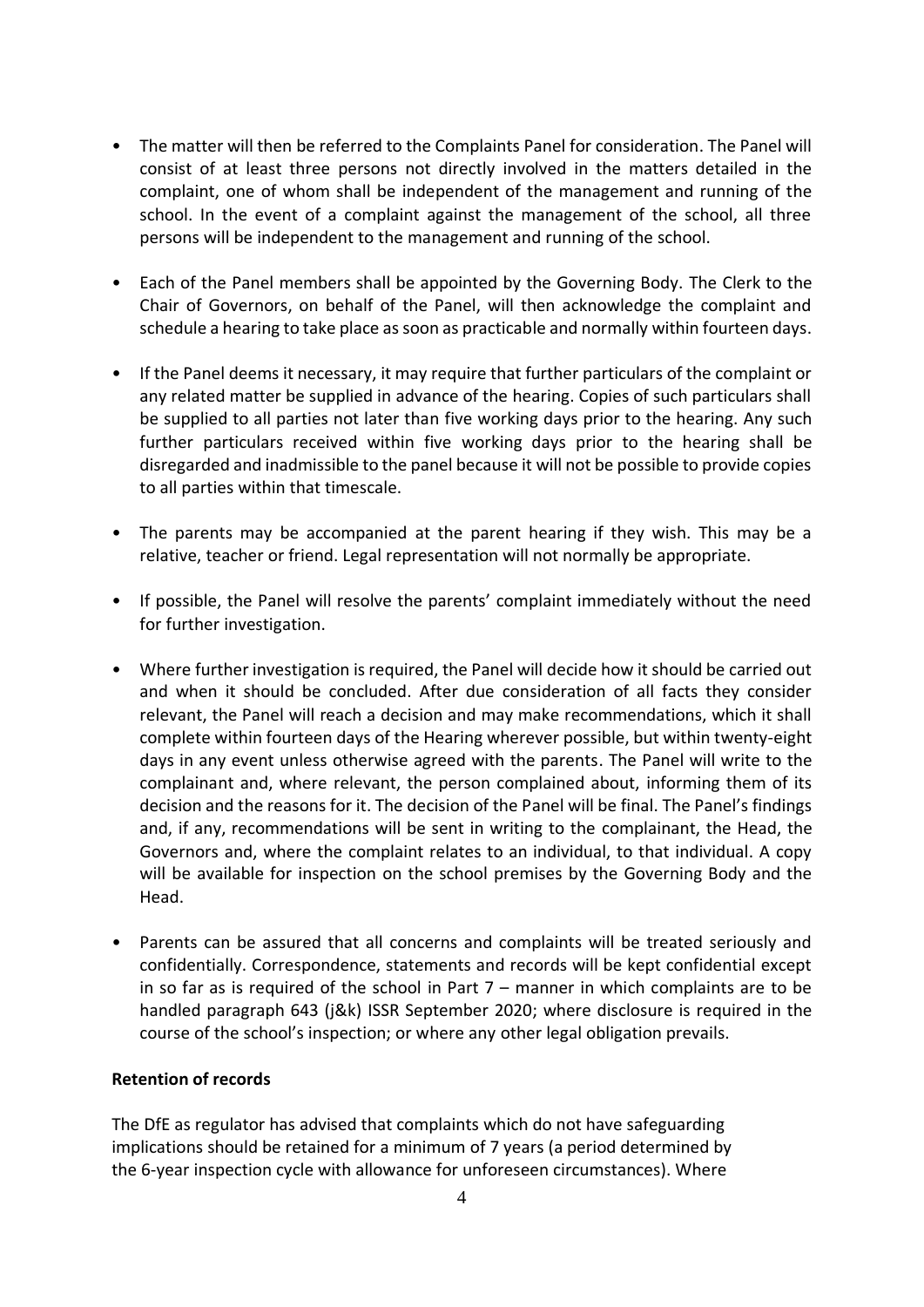there is a safeguarding angle, records concerning allegations of abuse will be preserved for the term of the Independent inquiry into Child Sexual Abuse and at least until the accused has reached normal pension age or for 10 years from the date of the allegation if it is longer.

#### **Persistent correspondence**

If a parent attempts to raise the same complaint after it has been considered at all three stages, the School will regard this as vexatious and outside the scope of the policy.

#### **Systemic issues**

The School will always look beyond the immediate complaint to ensure that it does not represent a deeper problem that needs to be remediated.

#### **Footnotes to Complaints Procedure**

- In the event that a complaint involves or relates to a member of staff, then the member of staff will be kept fully informed in writing of the procedure being adopted in relation to the management of the complaint and supplied with copies of all documentation.
- In the event of a Panel Hearing, the member of staff will have the right to make presentations to the Panel.
- Correspondence, statements and records relating to individual complaints are kept confidential except where the Secretary of State or a body conducting an inspection under section 108 or 109 of the 2008 Act requests access to them.

The Head is the person responsible for the Complaints Procedure.

A written record is kept of complaints, whether they are resolved following a formal procedure, or proceed to a panel and action taken by the school as a result of these complaints (regardless of whether they are upheld).

EYFS complaints will be made available to Ofsted.

This Complaints procedure is available in the receptions in the Pre-Prep and the Prep schools as well as on the School website.

**The number of complaints registered under the formal procedure during the academic year from September 2020 to July 2021 was 0.**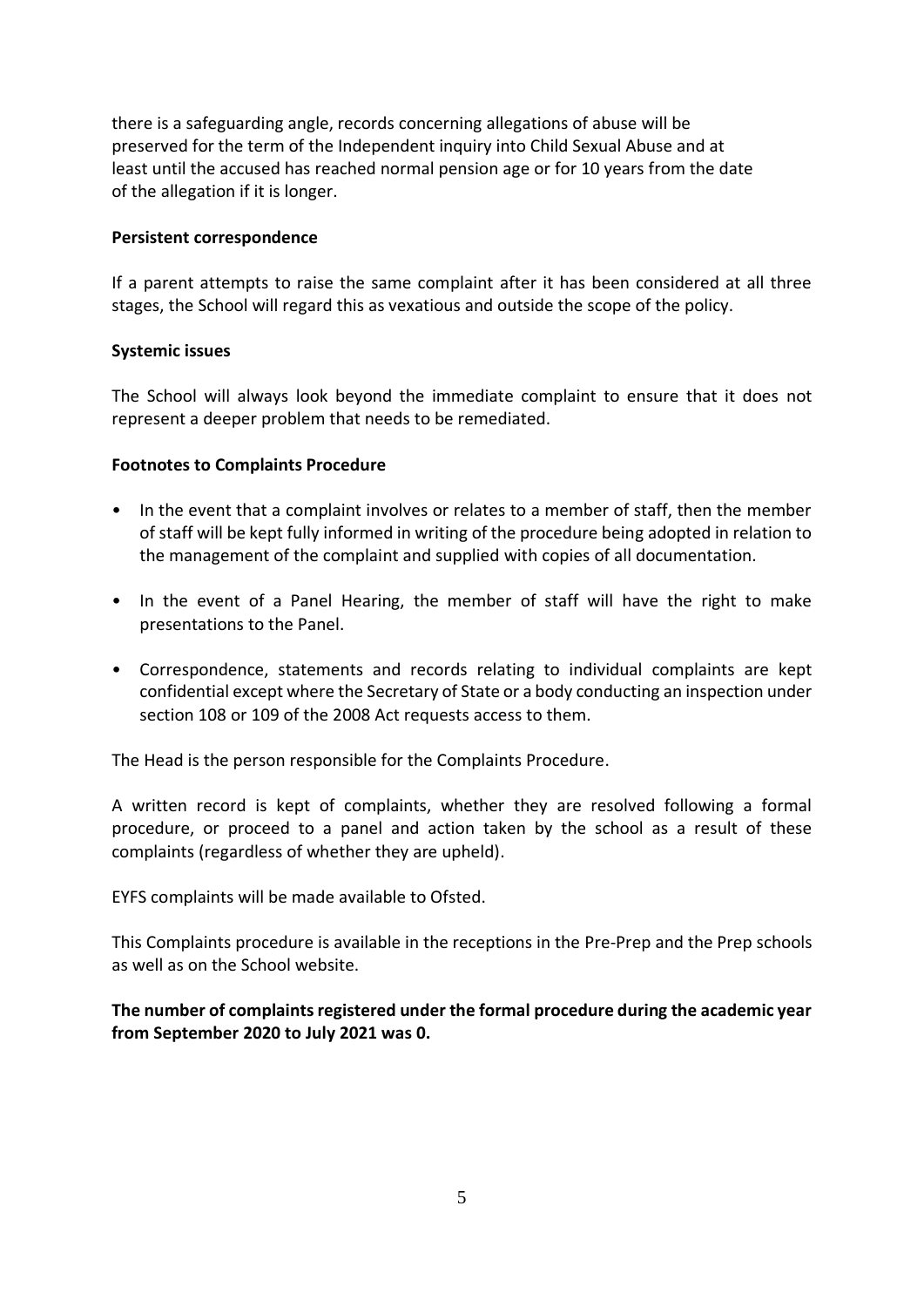## **Appendix: Complaints Procedure – Independent Member of the Panel**

## ISSR 636.

The requirement for a panel member who is independent of the management and running of the school means that the independent member should not only be outside the school's workforce, and not a member of the governing/proprietorial body, but also should not be otherwise involved with the management of the school – for example, this might well be the case with a solicitor who regularly acts for a school.

# ISSR 637.

The DfE has given the following guidance on the identity of an independent panel member.

'Our general view is that people who have held a position of responsibility and are used to scrutinising evidence and putting forward balanced arguments would be suitable. Examples of persons likely to be suitable are serving or retired business people, civil servants, heads or senior members of staff at other schools, people with a legal background and retired members of the Police Force might be considered.'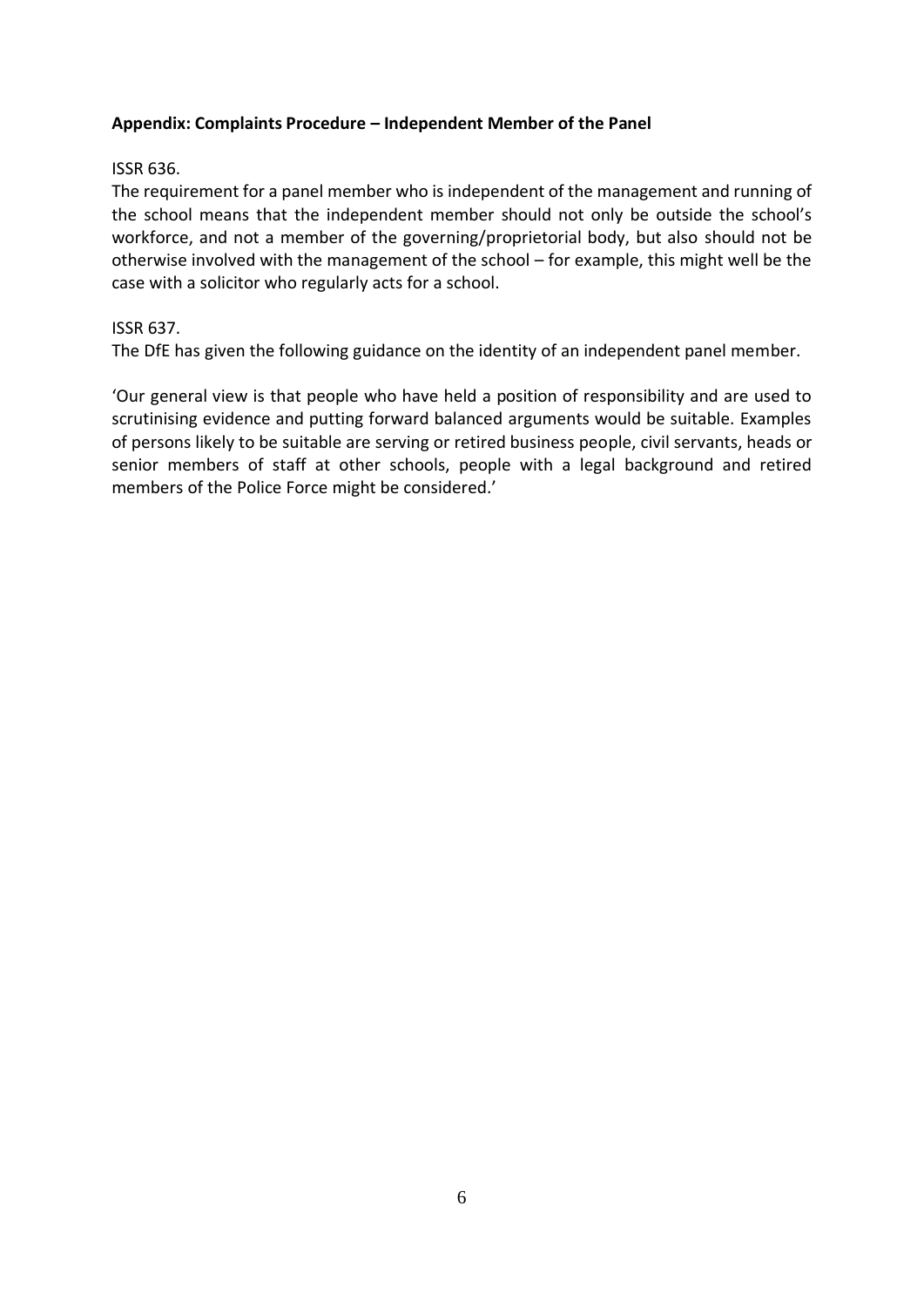# **Complaints Policy (EYFS)**

Sevenoaks Preparatory School is committed to providing a safe, stimulating, consistent and accessible service to children and their parents/carers. We always aim to provide high quality services for everyone, but accept that sometimes things do not go according to plan. In such circumstances, we want to know so that we can put them right and learn from our mistakes.

This policy constitutes Sevenoaks Preparatory School's formal Complaints Procedure. It will be available in both school receptions and on the school website at all times.

If you have a complaint, the school is committed to:

- 1. listen and learn
- 2. put things right
- 3. improve our service

Under normal circumstances, the Head of Pre-Prep will be responsible for managing complaints. If a complaint is made against this person, the Head will conduct the investigation. All complaints made to staff will be recorded in detail in the Incident Record Book. The Head of Pre-Prep will ensure that each complaint is fully investigated.

If the Head of the Pre-Prep has good reason to believe that the situation has child protection implications, the Designated Safeguarding Lead will be informed who will then ensure that the local social services department is contacted, according to the procedure set out in the Safeguarding Policy. If any party involved in the complaint has good reason to believe that a criminal offence has been committed, then the police will be contacted.

# **Stage 1**

If a parent/carer has a complaint about some aspect of the school's activity, about the service the school provides, or about the conduct of a member of staff, it will often be possible to resolve the problem by simply speaking to the individual concerned. As outlined in the Partnership with Parents/ Carers Policy, the school is committed to open and regular dialogue with parents / carers and the school welcomes all comments on its services, regardless of whether they are positive or negative.

In the first instance, parents / carers are encouraged to speak directly to the relevant member of staff, if deemed appropriate. If not, the Head of Pre-Prep should be approached and she will try to resolve the problem. If a satisfactory resolution cannot be found, then Stage 2 of the procedure will formally come into operation.

# **Stage 2**

If informal discussions of a complaint or problem have not produced a satisfactory resolution to the situation, parents / carers should put their complaint in detail and in writing to the Head of Pre-Prep. Relevant names, dates, evidence and any other important information on the nature of the complaint should be included.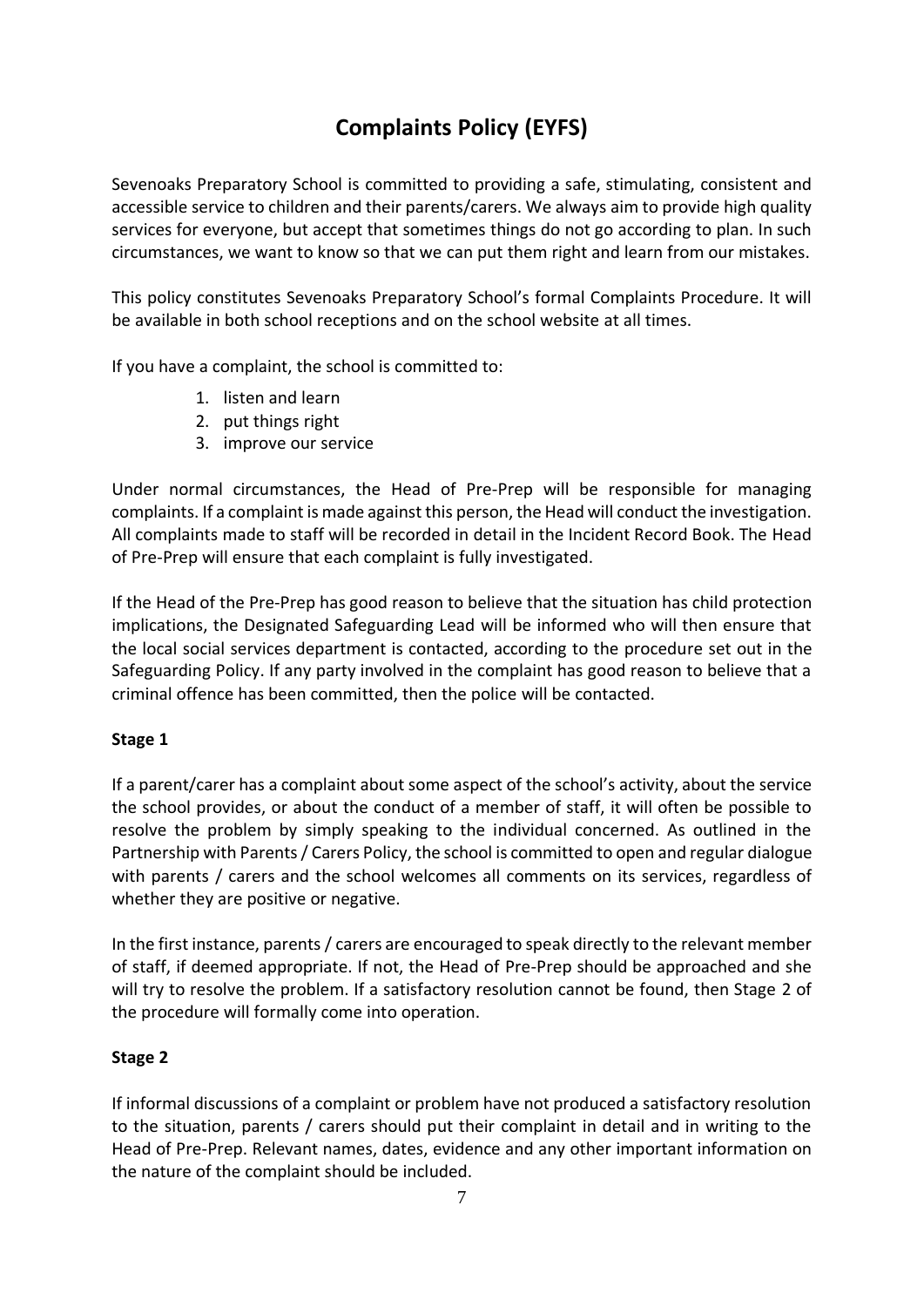Sevenoaks Preparatory School will acknowledge receipt of the complaint within three working days and will give a response to the complaint within ten working days. We shall explain what we are doing to resolve the issues raised if it will take longer than the ten days to do this.

The Head of Pre-Prep will be responsible for sending a full and formal response of the outcome of the investigation to the complaint – within 28 days of having received the complaint.

The formal response to the complaint from the school will be sent to the parent / carer concerned and copied to all relevant members of staff if appropriate. The response will include an account of the findings, any actions taken as a result, recommendations for dealing with the complaint and any amendments to the School's policies or procedures emerging from the investigation.

The Head of Pre-Prep will arrange a time to meet the parent / carer concerned and any other relevant individuals, such as members of staff, to discuss the complaint and the School's response to it. The Head of Pre-Prep will judge if it is best for all parties to meet together or if individual meetings are more appropriate.

If at the conclusion of this process parents/carers remain dissatisfied with the response they have received, the original complaint (along with the School's response) will be passed to the Head, who will adjudicate the case.

Parents / carers may have right of appeal to the Chair of Governors, should they not be satisfied with the procedure.

Records of all complaints and their outcome will be retained for a period of at least three years from when the record was made.

Parents will be allowed access to all written records about their children on request in line with our Privacy Policy and with the exception of Safeguarding information as per GDPR guidance.

#### **Making a Complaint to Ofsted**

A record of EYFS complaints will be made available to OFSTED on request.

Any parent/carer can, at any time, submit a complaint to Ofsted about any aspect of registered childcare provision. Ofsted will consider and investigate all complaints received. As part of the registration process of all early years and play provision by OFSTED, parents / carers also have the right to make a complaint to OFSTED.

Registering authority for the Early Years Register (for provision for under 3s) Tel: 0300 123 1231